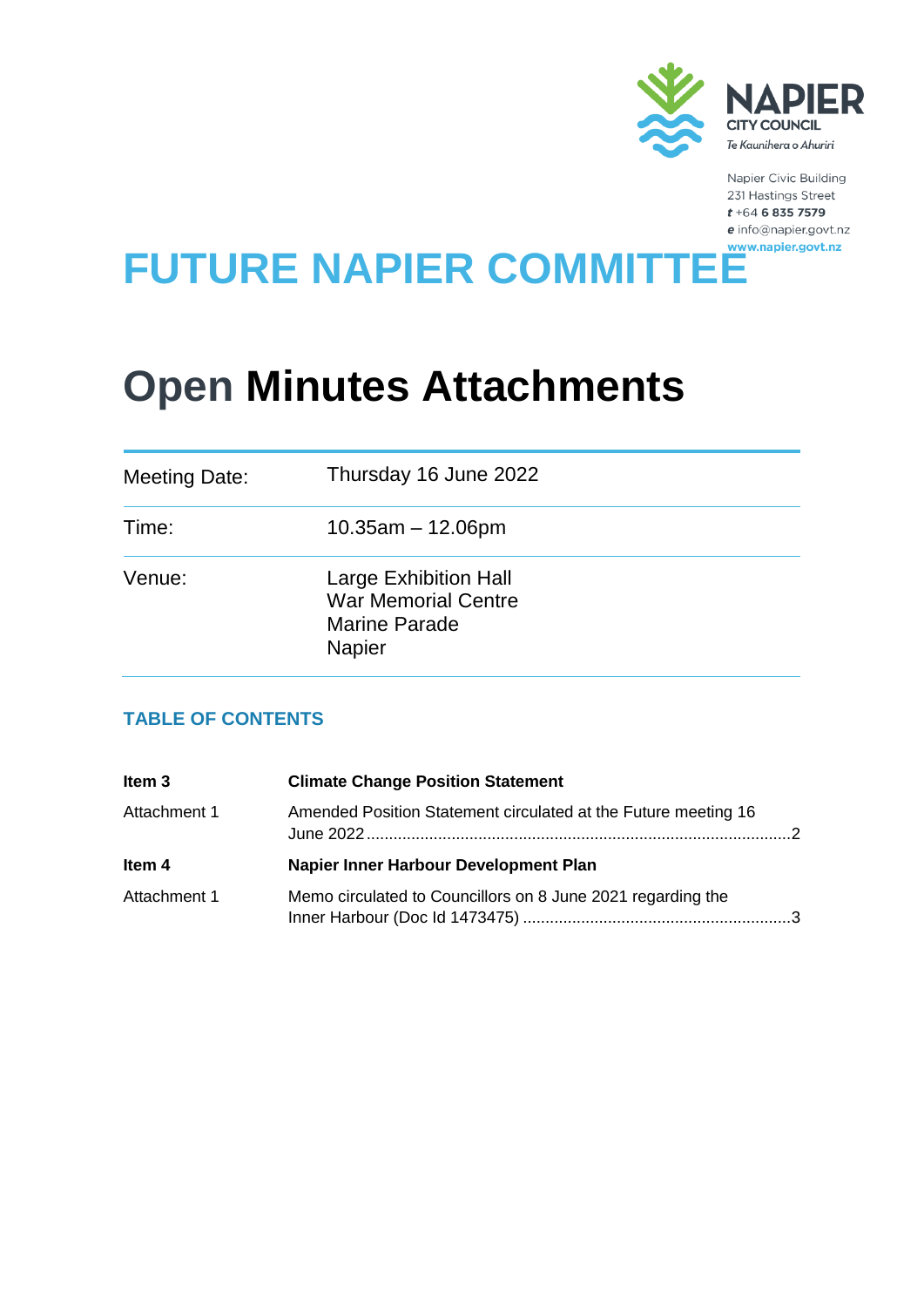### *DRAFT POSITION STATEMENT ON CLIMATE CHANGE:*

#### **Napier City Council recognises the significant implications that climate change will have for Napier and the need for mitigation and adaptation actions within Council and the wider community.**

Napier City Council signed the Local Government Leaders Climate Change Declaration in 2017 declaring an an urgent need for responsive leadership and a holistic response to climate change.

The reports from the Intergovernmental Panel of Climate Change make it clear that we must act now to reduce and prepare for the impacts of Change Change. We have taken that on board and this is our commitment to Climate Action.

<span id="page-1-0"></span>**EXAPT POSITION STATEMENT ON CLIMATE CHANGE:**<br> **Nepier Coy Commit recognizes the significant ministerions that dimensions that the properties and the wider<br>
Nepier Comp committee significant ministerion to the state of the** This statement outlines Napier City Council's view on what needs to occur in our city and the transformational changes needed to respond to climate change. The statement will inform and guide how we can work in partnership with Māori and support conversations about the regional climate change challenges.

#### **Objectives:**

- 1. Napier City Council will lead Napier into a resilient future where we work with key stakeholders to take action and adapt to the impacts of climate change.
- 2. Napier City Council will create a climate change strategy to ensure that Napier is able to focus on the key challenges from climate change that will affect our city and enable the community to prioritise its efforts in these areas.
- 3. Napier City Council will collaborate with the community to ensure just and equitable solutions.
- 4. Napier City Council will work with their Māori partners to ensure Te Tiriti o Waitangi obligations are met.
- 5. Napier City Council will commit to an emissions reduction target in its next Long Term Plan and will support the community to reduce emissions across the city.

#### **Napier City Council will:**

- Lead urgent action to address local climate change risk
- Ensure climate solutions are equitable
- Support an evidential science-based approach
- Value mātauranga and te ao Māori in our approach
- Align with national direction and commitments
- Factor carbon footprints into our decision making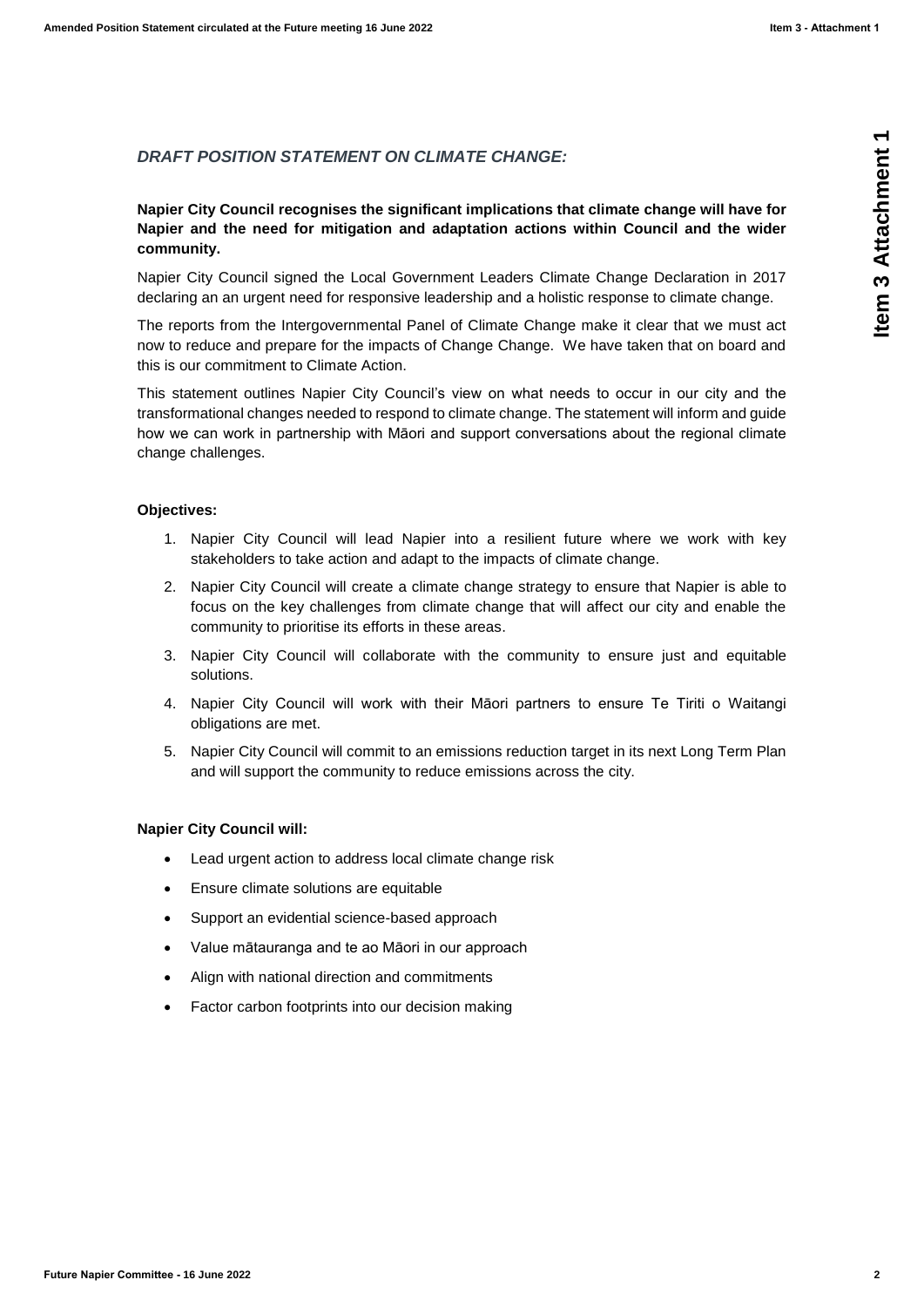**CITY COUNCIL** 

Te Kaunihera o Ahuriri



## <span id="page-2-0"></span>Memo

| To:      | NCC Mayor, NCC Councillors, CE, ELT  |           |           |  |  |
|----------|--------------------------------------|-----------|-----------|--|--|
| $Cc$ :   | Robin Malley, Bryan Faulknor         |           |           |  |  |
| Date:    | 7 June 2022                          | File Ref: | <b>NA</b> |  |  |
| Subject: | NAPIER INNER HARBOUR PLAN PRIORITIES |           |           |  |  |

Kia ora koutou,

The purpose of this memo is to provide you with additional information in relation to the priorities discussed at our Council workshop (24th May 2022) for the asset renewal programme for the Inner Harbour, and to provide background information for the Future Napier Committee paper (16 June 2022). In addition, more detail will be provided in relation to how we will address the security issues faced by Te Matau-a-Maui at their current mooring along West Quay.

#### Inner Harbour Priorities

The recommended priorities for the Inner Harbour were discussed as:

- 1. Iron Pot (including waka hub)
- 2. Meeanee Quay marina replacement
- 3. Stormwater improvements

#### Iron Pot

Funding has been allocated in the LTP to deliver some of the initiatives identified for this area in the Napier Inner Harbour Plan. This has been sourced from the Harbour Endowment Fund. Funding for this project begins in year 2022/23 and is sufficient to undertake design and consenting for the project as a whole, with subsequent years providing funding for the construction phase of:

- SH50 revetment replacement
- Building of terraces, waka pontoon, waka fingers
- Removal of Jull Wharf
- New stormwater outlet (with mechanical device to improvement water quality)
- Pavillion structure

Funding does not allow for:

- Nelson Quay seawall repair
- Customs Quay street upgrade, landscaping (including kororā habitat) and walkway
- Nelson Quay trailer parking area upgrade

Council has also applied for funding from the Ministry of Innovation, Business and Employment under Round 6 of the Tourism Infrastructure Fund. If successful, \$700,000 of government funding will contribute to the cost of the pavillion (which has an estimated cost of \$1.4m). Currently, the LTP does not provide sufficient funds to cover the full costs of the pavillion. Council are required to provide MBIE with an indication of when and how the funding will be spent by identifying a series of

215 Hastings Street, Napier 4110 Private Bag 6010, Napier 4142 www.napier.govt.nz

 $t + 6468357579$ e info@napier.govt.nz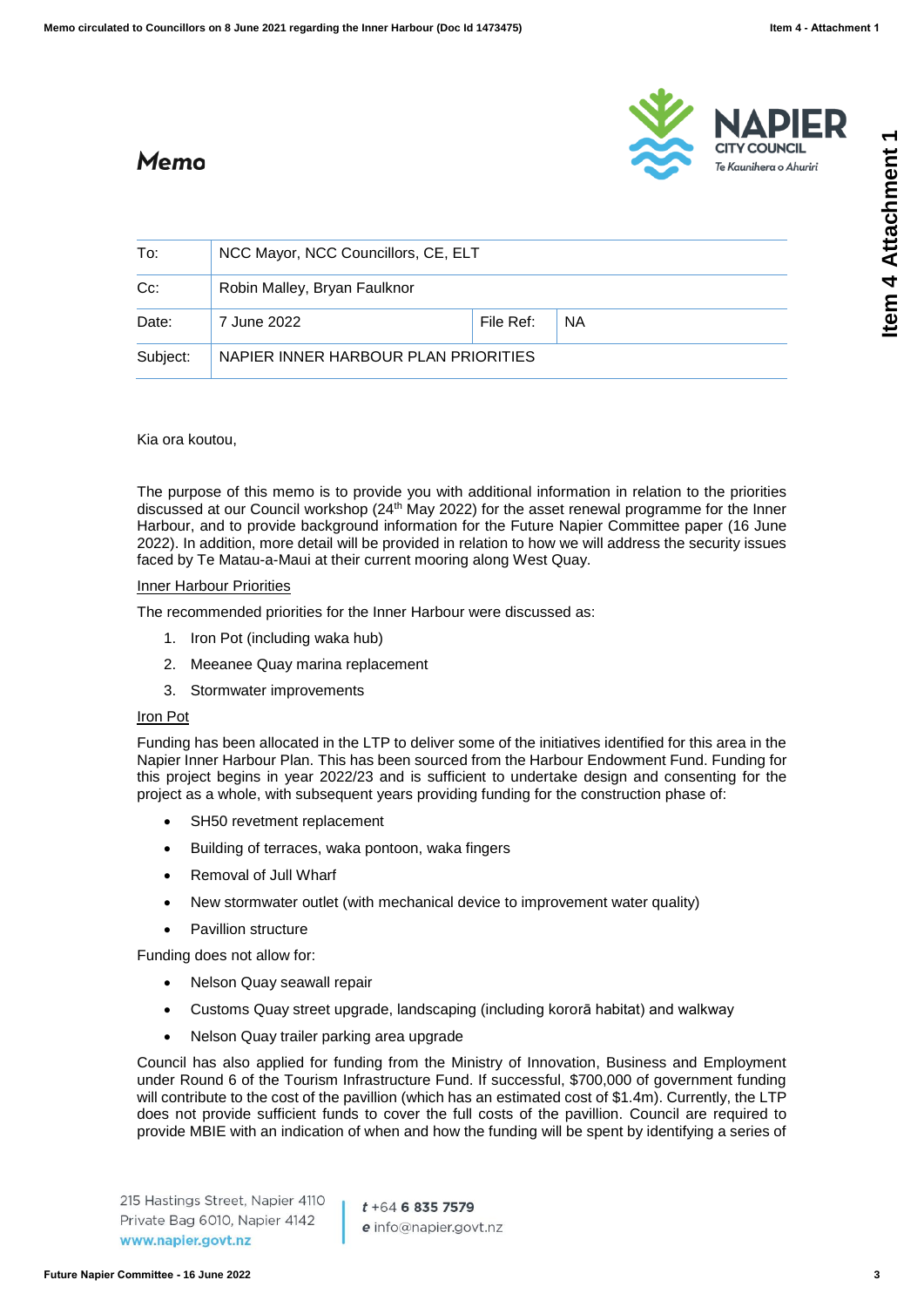2

milestones. This would be further defined and negotiated under the funding agreement, to ensure the LTP funding aligns with the TIF and the realities of sourcing professional services.

A recent hui with Tania Eden, Chair of Mana Ahuriri Trust, has revealed that they have a desire to construct a Cultural Centre on their Pakake site which borders Customs Quay. Although no detailed plans are available, Council will continue working closely with Mana Ahuriri Trust to ensure the development of this Cultural Centre and the waka hub is coordinated and offerings are not duplicated.

Although initial estimates have been provided for the design and construction of these elements, further work is required to refine these estimated costs. Discussions wtih Waka Kotahi early on indicated that they were not forthcoming with funding. Discussions are contniuing in this regard.

#### **Recommendation – Carry out full design, consenting and refine costs for the initiative in its entirety in year one, with the opportunity to consider funding the project in whole or part (or in stages) at the next LTP opportunity.**

#### Meeanee Quay Marina

\$3.3m has been allocated in the LTP for this work in years 8-10, and is sourced through Loan Rates. The deterioration of jetty's 1 and 2 means the urgency of this work necessitates that this fund is brought forward, preferably to 2024-2027. There is opportunity to expand the number of berths offered at this marina, and potentially more so if Council were to secure the purchase of 703 and 705 Meeanee Quay.

#### **Recommendation – seek to bring forward funding for this project to years 2024-2027 in the next LTP.**

#### Stormwater Improvements

This initiative involves the installation of mechanical or low impact stormwater design devices to remove solids and contaminants from stormwater before it enters the Inner Harbour. These can be installed throughout the catchment as upgrades are carried out, renewal projects are designed, or as operational funds allow.

#### Te Matau-a-Maui Waka Hourua Security

As you will be aware, the waka hourua Te Matau-a-Maui has been experiencing security and vandalism issues for some time in its current location to the south of the Inner Harbour West Quay wharf. Addition to this has been damage caused through strong currents or wave action as the vessel bumps against its fixed mooring. The purpose designed and built waka hub in the Iron Pot will ultimately provide a secure and appropriate berth for this waka, however this is some years off. In the interim, there are some actions we can carry out, both in the short-term and medium-term to address the pressing need for added security.

**Option 1** – Council Officers are currently working with the Trust to provide and install secure fencing panels along the edge of the wharf where the waka abuts. Discussions are continuing to ensure this fence does not prevent the reasonable access to, and maintenance and enjoyment of the vessel. Quotes are currently being sought, but it is expected that this will cost between \$20-30,000. The funds will be sourced from the Inner Harbour Maintenance budget. Although this option won't provide absolute security, it will likely deter 90% of those looking to board the vessel in an effort to vandalise it. We anticipate this work to be completed within the end of the calendar year.

**Option 2** – An option to design and install new pile moorings alongside the West Quay wharf, to which a new floating pontoon will be secured, is being explored by Officers. This solution would require design and consenting, and the cost of the new pile moorings and floating pontoon is likely to be in the order of \$350-400,000. This has not been budgeted for, and to deliver this solution, new funding would either need to be secured, or money allocated for the Meeanee Quay marina would